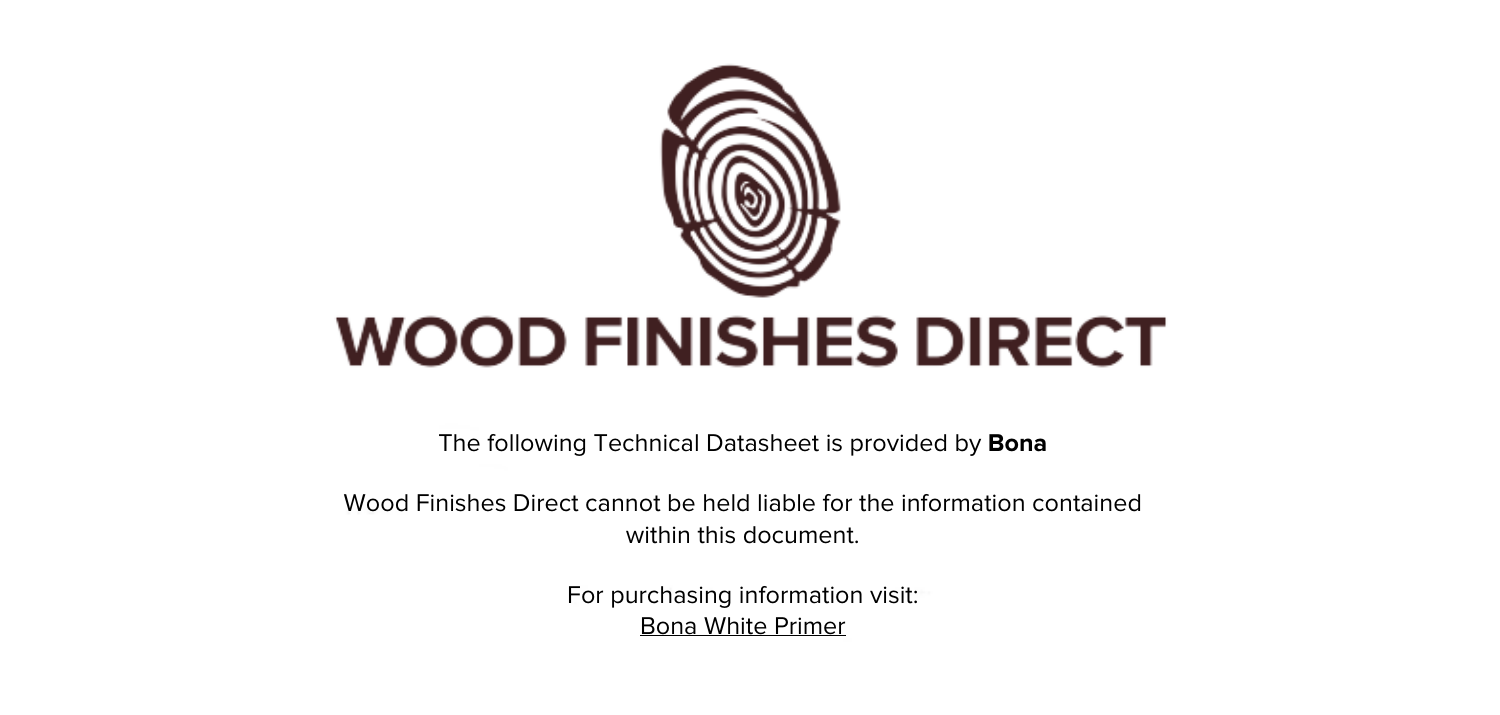# **Bona White**

# **Technical data sheet**

Bona White primer should be used to create a 'white washed' look to a wood floor - ideal when creating a Scandinavian style interior! The level of whiteness will depend upon the number of coats applied. Bona White will also reduce yellowing. It's designed for easy roller application and compatible with practically every wood species.

- $\bullet$ White washed look\*
- Reduces wood yellowing
- Easy roller application
- GreenGuard approved for low indoor emissions

\*The final colour of Bona White is strongly connected to the wood specie it is applied to. The same type of wood may also contain varying degrees of tannic acid and other naturally occurring substances that affect the colouration. If unsure or seeking a specific look, test to ensure satisfactory colouration prior to use. To optimise the white characteristics of the floor, overcoat using Bona Novia or any version of Bona Traffic. Overcoating Bona White primer with Bona Mega or Bona Mega Natural is not recommended if you are looking to achieve a true white look.



## **Technical data**

| Type of lacquer:   | Tinted 1-component waterborne polyurethane/acrylate primer                                                                     |
|--------------------|--------------------------------------------------------------------------------------------------------------------------------|
| Solids content:    | 30%                                                                                                                            |
| VOC:               | max $60$ g/lit                                                                                                                 |
| Dilution:          | Do not dilute                                                                                                                  |
| Drying time:       | 2-3 hours (20°C/60% R.H)                                                                                                       |
| Application tools: | Bona Roller (microfiber/fleece)                                                                                                |
| Application rate:  | 12 m <sup>2</sup> /lit ( $\approx$ 83g/m <sup>2</sup> ) per coat                                                               |
| Safety:            | Unclassified                                                                                                                   |
| Cleaning:          | Wipe tools free from residual material before cleaning with a minimum<br>of water. Dried material can be removed with acetone. |
| Shelf life:        | 1 year from date of production in unopened original container                                                                  |
| Storage/transport: | The temperature must not fall below +5 <sup>o</sup> C or exceed +25 <sup>o</sup> C during<br>storage or transport              |
| Disposal:          | Wastes and emptied containers should be handled in accordance with<br>local regulations.                                       |
| Pack size:         | 10 x 1 litre (50 boxes per pallet)<br>3 x 5 litres (44 boxes per pallet)                                                       |
| Certifications:    | GreenGuard<br>DIBt; safe building product                                                                                      |

### Preparations

Ensure floor is acclimatized to its end-use environment. The surface which is to be treated must be sanded back to bare wood, dry and free from sanding dust, oil, wax and other contamination. It is recommended to finalize the sanding with a Bona Quattro or Multi Disc.

Allow product to reach room temperature. Optimal application conditions are between 18-25°C and 30-60% relative air humidity. High temperatures and low humidity shorten, low temperatures and high humidity lengthen drying time. Minimum temperature for use is 13°C.